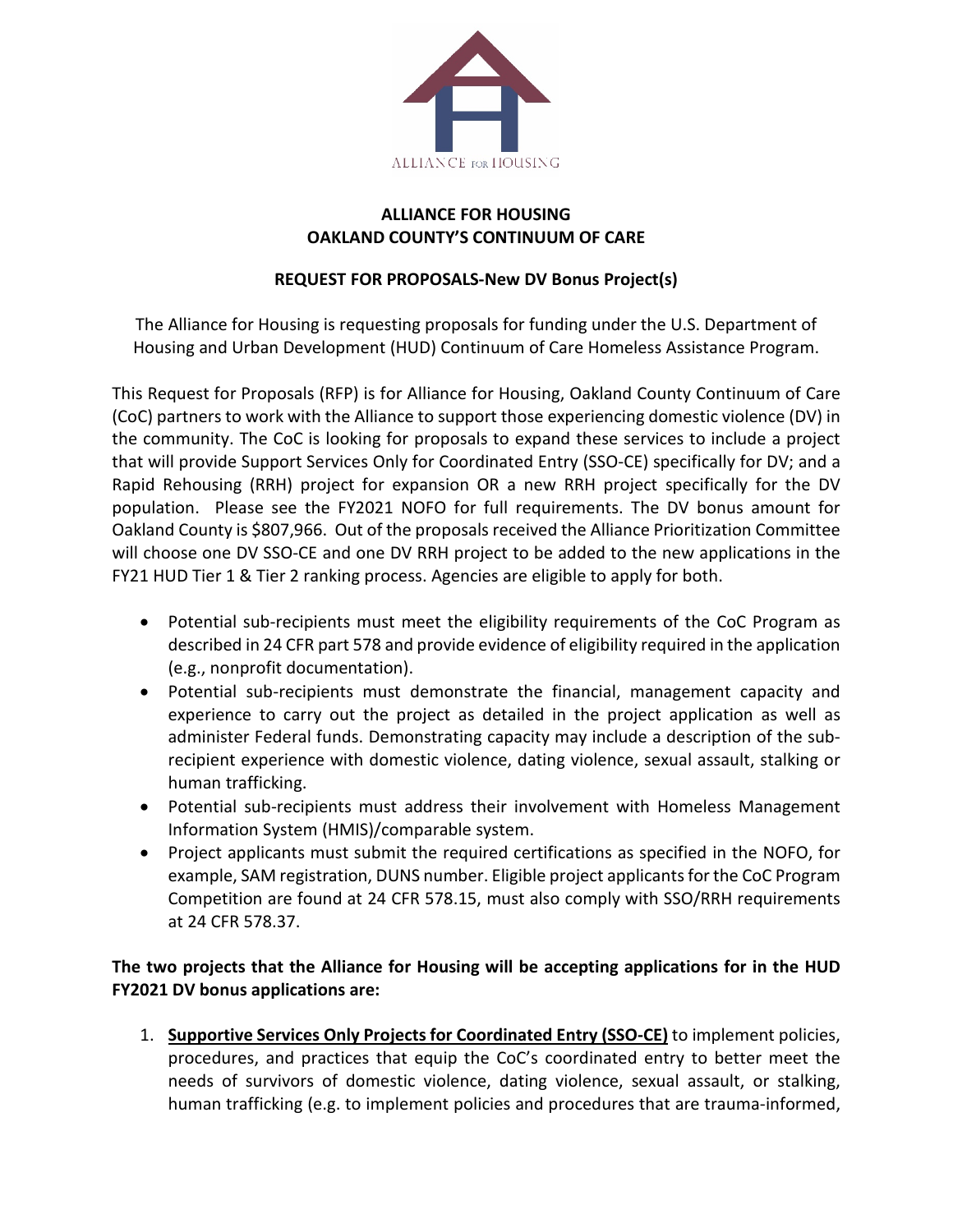client-centered or to better coordinate referrals between the CoC's coordinated entry and the victim service providers coordinated entry system where they are different). Project descriptions should include a plan incorporate a measurement tool to determine vulnerability for those attempting to flee DV (Cat 4) to integrate with the community established thresholds and prioritization policies within the community's coordinated entry system.

2. **Rapid Rehousing (RRH) component project** Projects must follow a Housing First approach. RRH project can provide medium term rental assistance  $(4 - 24$  months). This RRH project will only be funded to expand a current RRH that serves DV OR a new RRH project. This can include admin and support services in addition to the housing portion. Please include numbers of households served within the RRH component in the concept paper.

Interested applicants are requested to submit a two to eight-page concept paper for each of the descripted projects above, with a proposed budget including 25% match (in-kind or cash) depending on the project type. All proposed projects may only request HUD funding for activities and services as allowed under the HUD FY2021 NOFO under the above two categories, as defined in Section II.B.11.e in the NOFO. Please read the Continuum of Care FY2021 NOFO in its entirety before submission. Your concept paper should address the following components:

- Description of the proposed project
- A trauma informed approach
- A client centered approach
- Housing First approach
- Community need
- Capacity/Experience
- Performance measurement outcomes
- Leveraging
- Linkage to mainstream resources
- How agency addresses racial disparities

Concept papers can be submitted to Ashley Burton via email at [Aburton](mailto:Aburton-alliance@oaklandoaklandhomeless.org)[alliance@oaklandoaklandhomeless.org](mailto:Aburton-alliance@oaklandoaklandhomeless.org) by Wednesday, September 22, 2021 at 5:00 p.m. No proposals will be accepted after this timeline.

Concept papers will be judged by an independent panel of Alliance Board Members/ Prioritization Committee members. The committee will only fund one project per component (i.e. one new or expansion DV RRH and one DV SSO-CE project). Agencies are eligible to apply for both.

[For additional information please contact](mailto:lmccall-alliance@oaklandhomeless.og) Leah McCall at Imccallalliance@oaklandhomeless.og or Kathy Williams at Williamska@oakgov.com